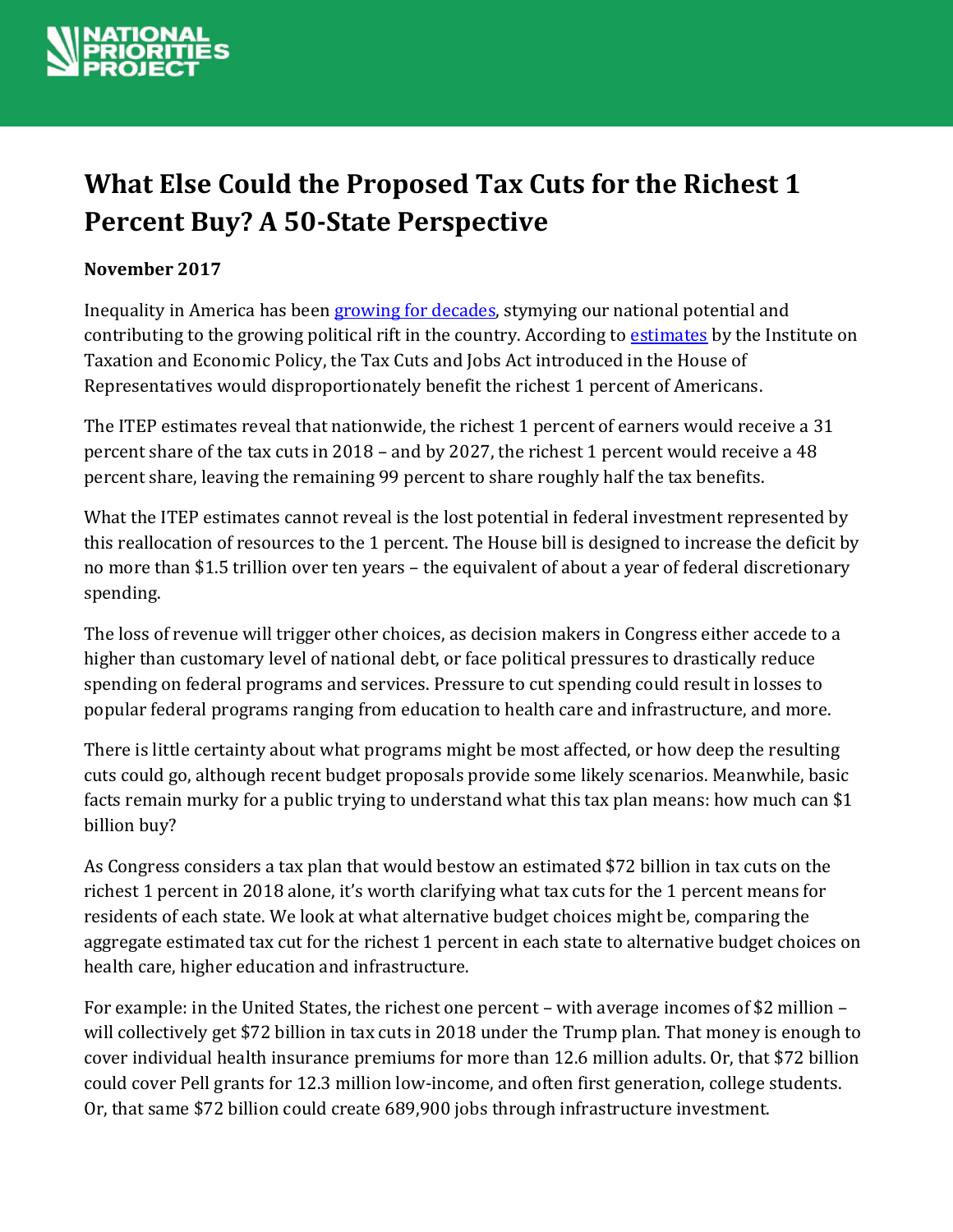| Tax Cuts for the Richest 1%: What else could they pay for? |                   |    |                    |                           |                          |                  |                |                 |
|------------------------------------------------------------|-------------------|----|--------------------|---------------------------|--------------------------|------------------|----------------|-----------------|
|                                                            |                   |    |                    |                           | Annual                   |                  |                |                 |
|                                                            | <b>Average</b>    |    | <b>Average Tax</b> |                           | <b>Individual Health</b> | # Health         |                |                 |
|                                                            | Income of         |    | <b>Cut for</b>     | <b>Cumulative Tax Cut</b> | Insurance                | <b>Insurance</b> | # Pell Grants  | #Infrastructure |
|                                                            | <b>Richest 1%</b> |    | <b>Richest 1%</b>  | for Richest 1%            | Premium*                 | Premiums*        | (\$5,920 each) | Jobs            |
| <b>United States</b>                                       | \$2,004,400       | \$ | 48,580             | \$72,781,300,000          | \$5,760.00               | 12,635,642       | 12,294,139     | 689,968         |
| Alabama                                                    | \$1,436,700       | \$ | 40,990             | \$948,600,000             | \$6,547.92               | 144,870          | 160,236        | 8,993           |
| Alaska                                                     | \$1,310,800       | \$ | 66,100             | \$232,500,000             | \$8,172.00               | 28,451           | 39,274         | 2,204           |
| Arizona                                                    | \$1,399,600       | \$ | 44,520             | \$1,348,400,000           | \$5,649.36               | 238,682          | 227,770        | 12,783          |
| Arkansas                                                   | \$1,277,700       | \$ | 31,020             | \$422,500,000             | \$4,539.00               | 93,082           | 71,368         | 4,005           |
| California                                                 | \$2,659,200       | \$ | 19,300             | \$3,289,900,000           | \$4,128.00               | 796,972          | 555,726        | 31,188          |
| Colorado                                                   | \$1,733,500       | \$ | 54,300             | \$1,471,000,000           | \$4,956.00               | 296,812          | 248,480        | 13,945          |
| Connecticut                                                | \$3,536,500       | \$ | 53,480             | \$934,300,000             | \$7,152.00               | 130,635          | 157,821        | 8,857           |
| Delaware                                                   | \$1,795,200       | \$ | 33,750             | \$164,700,000             | \$7,089.36               | 23,232           | 27,821         | 1,561           |
| District of Columbia                                       | \$3,215,700       | \$ | 72,560             | \$260,600,000             | \$3,888.00               | 67,027           | 44,020         | 2,470           |
| Florida                                                    | \$3,045,100       | \$ | 97,050             | \$10,174,600,000          | \$5,308.92               | 1,916,510        | 1,718,682      | 96,455          |
| Georgia                                                    | \$2,002,000       | \$ | 56,330             | \$2,602,400,000           | \$5,052.72               | 515,049          | 439,595        | 24,671          |
| Hawaii                                                     | \$1,358,200       | \$ | 29,120             | \$205,000,000             | \$5,472.72               | 37,459           | 34,628         | 1,943           |
| Idaho                                                      | \$1,462,600       | \$ | 40,970             | \$316,500,000             | \$5,556.00               | 56,965           | 53,463         | 3,000           |
| Illinois                                                   | \$2,777,800       | \$ | 55,890             | \$3,232,100,000           | \$4,931.28               | 655,428          | 545,963        | 30,640          |
| Indiana                                                    | \$1,572,700       | \$ | 39,840             | \$1,238,900,000           | \$4,397.76               | 281,712          | 209,274        | 11,745          |
| lowa                                                       | \$1,212,900       | \$ | 36,100             | \$535,200,000             | \$7,872.12               | 67,987           | 90,405         | 5,074           |
| Kansas                                                     | \$1,786,300       | \$ | 55,460             | \$733,600,000             | \$6,846.60               | 107,148          | 123,919        | 6,955           |
| Kentucky                                                   | \$1,257,900       | \$ | 28,510             | \$582,200,000             | \$4,759.80               | 122,316          | 98,345         | 5,519           |
| Louisiana                                                  | \$1,178,700       | \$ | 44,560             | \$929,000,000             | \$5,938.92               | 156,426          | 156,926        | 8,807           |
| Maine                                                      | \$1,254,900       | \$ | 22,180             | \$149,500,000             | \$6,161.40               | 24,264           | 25,253         | 1,417           |
| Maryland                                                   | \$1,826,200       | \$ | 47,060             | \$1,375,900,000           | \$5,472.00               | 251,444          | 232,416        | 13,044          |
| Massachusetts                                              | \$2,938,800       | \$ | 75,870             | \$2,618,700,000           | \$3,600.00               | 727,417          | 442,348        | 24,825          |
| Michigan                                                   | \$1,591,200       | \$ | 52,820             | \$2,479,600,000           | \$3,983.04               | 622,540          | 418,851        | 23,507          |
| Minnesota                                                  | \$2,563,200       | \$ | 37,740             | \$1,001,500,000           | \$3,924.00               | 255,224          | 169,172        | 9,494           |
| Mississippi                                                | \$1,159,300       | \$ | 29,230             | \$398,300,000             | \$6,610.56               | 60,252           | 67,280         | 3,776           |
| Missouri                                                   | \$1,627,200       | \$ | 41,870             | \$1,221,400,000           | \$5,575.08               | 219,082          | 206,318        | 11,579          |
| Montana                                                    | \$1,657,700       | \$ | 46,190             | \$247,900,000             | \$6,041.16               | 41,035           | 41,875         | 2,350           |
| Nebraska                                                   | \$1,539,900       | \$ | 36,580             | \$324,600,000             | \$8,124.12               | 39,955           | 54,831         | 3,077           |
| Nevada                                                     | \$2,798,700       | \$ | 101,940            | \$1,351,500,000           | \$4,606.68               | 293,378          | 228,294        | 12,812          |
| New Hampshire                                              | \$1,686,600       | \$ | 46,510             | \$309,000,000             | \$5,695.92               | 54,249           | 52,196         | 2,929           |
| New Jersey                                                 | \$3,142,200       | \$ | 22,790             | \$955,300,000             | \$5,016.00               | 190,451          | 161,368        | 9,056           |
| New Mexico                                                 | \$1,197,100       | \$ | 30,250             | \$272,500,000             | \$4,816.32               | 56,578           | 46,030         | 2,583           |
| New York                                                   | \$3,114,500       | \$ | 19,610             | \$1,878,400,000           | \$6,120.00               | 306,928          | 317,297        | 17,807          |
| North Carolina                                             | \$1,643,400       | \$ | 38,530             | \$1,864,400,000           | \$8,001.84               | 232,996          | 314,932        | 17,675          |
| North Dakota                                               | \$1,431,500       | \$ | 59,320             | \$213,300,000             | \$3,575.88               | 59,650           | 36,030         | 2,022           |
| Ohio                                                       | \$1,572,700       | \$ | 38,870             | \$2,231,400,000           | \$4,840.20               | 461,014          | 376,926        | 21,154          |
| Oklahoma                                                   | \$1,218,000       | \$ | 40,790             | \$692,300,000             | \$6,088.44               | 113,707          | 116,943        | 6,563           |
| Oregon                                                     | \$1,835,400       | \$ | 32,050             | \$667,000,000             | \$4,560.00               | 146,272          | 112,669        | 6,323           |
| Pennsylvania                                               | \$1,837,500       | \$ | 46,000             | \$2,919,100,000           | \$7,626.60               | 382,752          | 493,091        | 27,673          |
| Rhode Island                                               | \$1,673,500       | \$ | 35,500             | \$188,300,000             | \$3,732.00               | 50,456           | 31,807         | 1,785           |
| South Carolina                                             | \$1,159,000       | \$ | 39,440             | \$928,000,000             | \$5,990.40               | 154,915          | 156,757        | 8,797           |
| South Dakota                                               | \$1,663,900       | \$ | 88,260             | \$392,900,000             | \$5,437.80               | 72,253           | 66,368         | 3,725           |
| Tennessee                                                  | \$1,776,900       | \$ | 43,820             | \$1,373,200,000           | \$7,212.72               | 190,386          | 231,959        | 13,018          |
| Texas                                                      | \$1,833,500       | \$ | 74,300             | \$9,130,400,000           | \$4,791.72               | 1,905,454        | 1,542,297      | 86,556          |
| Utah                                                       | \$1,575,300       | \$ | 57,970             | \$720,600,000             | \$6,208.20               | 116,072          | 121,723        | 6,831           |
| Vermont                                                    | \$1,173,500       | \$ | 28,840             | \$90,200,000              | \$6,060.00               | 14,884           | 15,236         | 855             |
| Virginia                                                   | \$1,666,200       | \$ | 54,920             | \$2,238,200,000           | \$5,491.32               | 407,589          | 378,074        | 21,218          |
| Washington                                                 | \$2,031,700       | \$ | 80,240             | \$2,907,400,000           | \$4,068.00               | 714,700          | 491,115        | 27,562          |
| West Virginia                                              | \$737,800         | \$ | 18,830             | \$167,100,000             | \$6,877.92               | 24,295           | 28,226         | 1,584           |
| Wisconsin                                                  | \$1,800,200       | \$ | 51,180             | \$1,431,100,000           | \$6,812.28               | 210,077          | 241,740        | 13,567          |
| Wyoming                                                    | \$2,322,400       | \$ | 101,950            | \$282,100,000             | \$9,556.80               | 29,518           | 47,652         | 2,674           |

Sources: Institute on Taxation and Economic Policy; Healthcare.gov; Kaiser Family Foundation; Dept. of Education; Feyrer & Sacerdote (Dartmouth/ NBER)